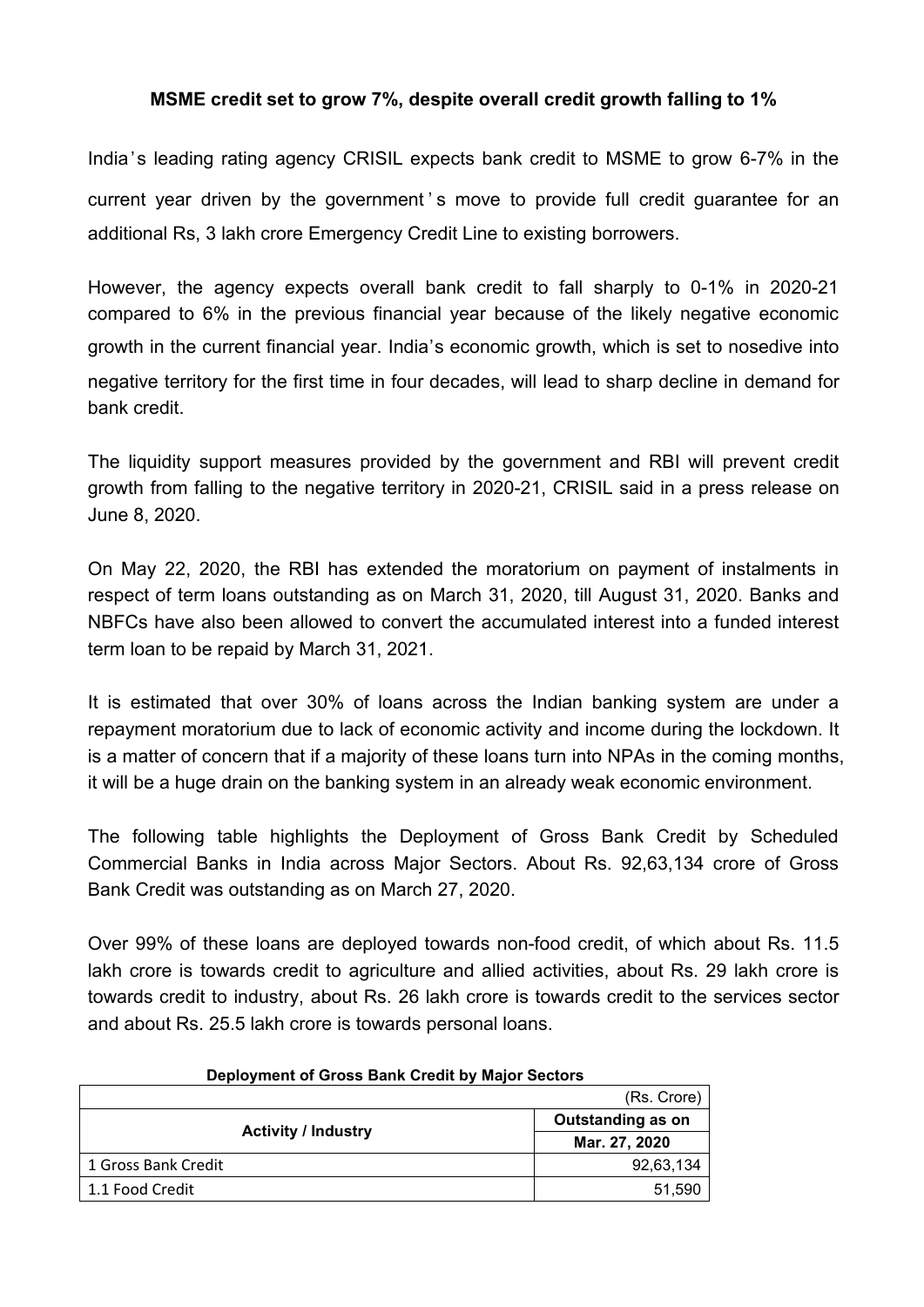| 1.2 Non-food Credit                                                                                                                                                                                      | 92,11,544   |  |
|----------------------------------------------------------------------------------------------------------------------------------------------------------------------------------------------------------|-------------|--|
| 1.2.1 Agriculture & Allied Activities                                                                                                                                                                    | 11,57,795   |  |
| 1.2.2 Industry                                                                                                                                                                                           | 29,05,151   |  |
| 1.2.2.1 Micro & Small                                                                                                                                                                                    | 3,81,825    |  |
| 1.2.2.2 Medium                                                                                                                                                                                           | 1,05,598    |  |
| 1.2.2.3 Large                                                                                                                                                                                            | 24, 17, 728 |  |
| 1.2.3 Services                                                                                                                                                                                           | 25,94,945   |  |
| 1.2.3.1 Transport Operators                                                                                                                                                                              | 1,44,466    |  |
| 1.2.3.2 Computer Software                                                                                                                                                                                | 20,051      |  |
| 1.2.3.3 Tourism, Hotels & Restaurants                                                                                                                                                                    | 45,977      |  |
| 1.2.3.4 Shipping                                                                                                                                                                                         | 6,557       |  |
| 1.2.3.5 Professional Services                                                                                                                                                                            | 1,77,085    |  |
| 1.2.3.6 Trade                                                                                                                                                                                            | 5,52,392    |  |
| 1.2.3.6.1 Wholesale Trade                                                                                                                                                                                | 2,63,397    |  |
| 1.2.3.6.2 Retail Trade                                                                                                                                                                                   | 2,88,995    |  |
| 1.2.3.7 Commercial Real Estate                                                                                                                                                                           | 2,29,770    |  |
| 1.2.3.8 Non-Banking Financial Companies (NBFCs)                                                                                                                                                          | 8,07,383    |  |
| 1.2.3.9 Other Services                                                                                                                                                                                   | 6,11,264    |  |
| 1.2.4 Personal Loans                                                                                                                                                                                     | 25,53,652   |  |
| 1.2A Priority Sector                                                                                                                                                                                     | 28,97,461   |  |
| Source: RBI<br>Note: Data are provisional and relate to select 41 scheduled commercial banks,<br>accounting for about 90 per cent of total non-food credit extended by all scheduled<br>commercial banks |             |  |

## **Notifications**

#### **RBI**

Auction of Government of India Dated Securities

<https://www.rbi.org.in/scripts/NotificationUser.aspx?Id=11912&Mode=0>

### **Press Information Bureau, Government of India**

Central teams deployed to 50 municipal bodies

<https://pib.gov.in/PressReleasePage.aspx?PRID=1630413>

Extension of validity of motor vehicle documents

<https://pib.gov.in/PressReleasePage.aspx?PRID=1630455>

Prime Minister interacts with President of Philippines